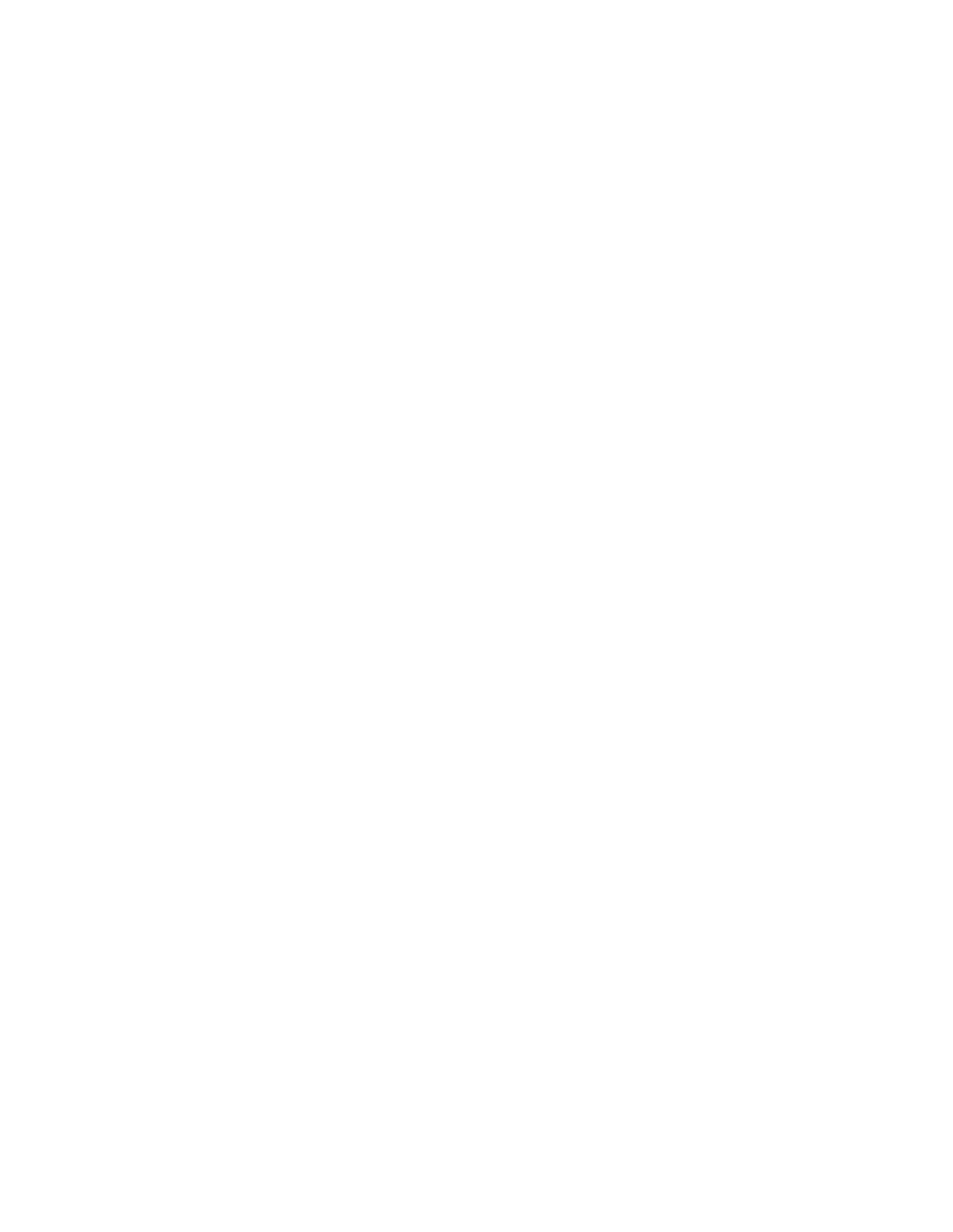

**Wyoming Division** 

2617 E. Lincolnway, Suite D Cheyenne, WY 82001-5671

January 22, 2014

Mr. John F. Cox Director Wyoming Department of Transportation 5300 Bishop Boulevard Cheyenne, Wyoming 82009-3340

### SUBJECT: Planning Environmental Linkage Study for WYO-22 and WYO-390

Dear Mr. Cox:

This letter is to acknowledge the completion of the WYO-22 and WYO-390 Planning and Environmental Linkages (PEL) study by the Wyoming Department of Transportation (WYDOT). This corridor planning study was undertaken in a manner consistent with the Federal Highway Administration (FHWA) PEL guidance in Appendix A to Part 450, Linking the Transportation Planning and National Environmental Policy Act (NEPA) Processes. The planning process incorporated the intent of NEPA through the consideration of natural, physical, and social effects, involved environmental resource agencies, documented the transportation planning process, and vetted the results through public involvement.

The PEL Questionnaire submitted to FHWA in January 2014, provides a good summary of the work completed in the PEL study and the information that will be needed once projects enter into the NEPA process. The PEL study establishes a corridor-wide framework that can be referenced in subsequent NEPA documents for individual projects, as provided for under 23 U.S.C. 168.

As individual projects are initiated, it will be necessary for FHWA and WYDOT to coordinate on a project-by-project basis to determine the scope of the NEPA study, including level of study required, purpose and need, logical termini, and the extent to which the corridor study can be used to supplement or replace certain milestones in the NEPA process.

If you have any questions, please contact me at 307-771-2942 or email Jeffrey.Purdy@dot.gov.

Sincerely yours,

Jeffrey R. Purdy, AICP, PTP Planning and Right-of-Way Program Manager

cc:

Kevin Powell, Environmental Services, WYDOT John Eddins, P.E., District 3 Engineer, WYDOT Jim Clarke, AICP, Jacobs Engineering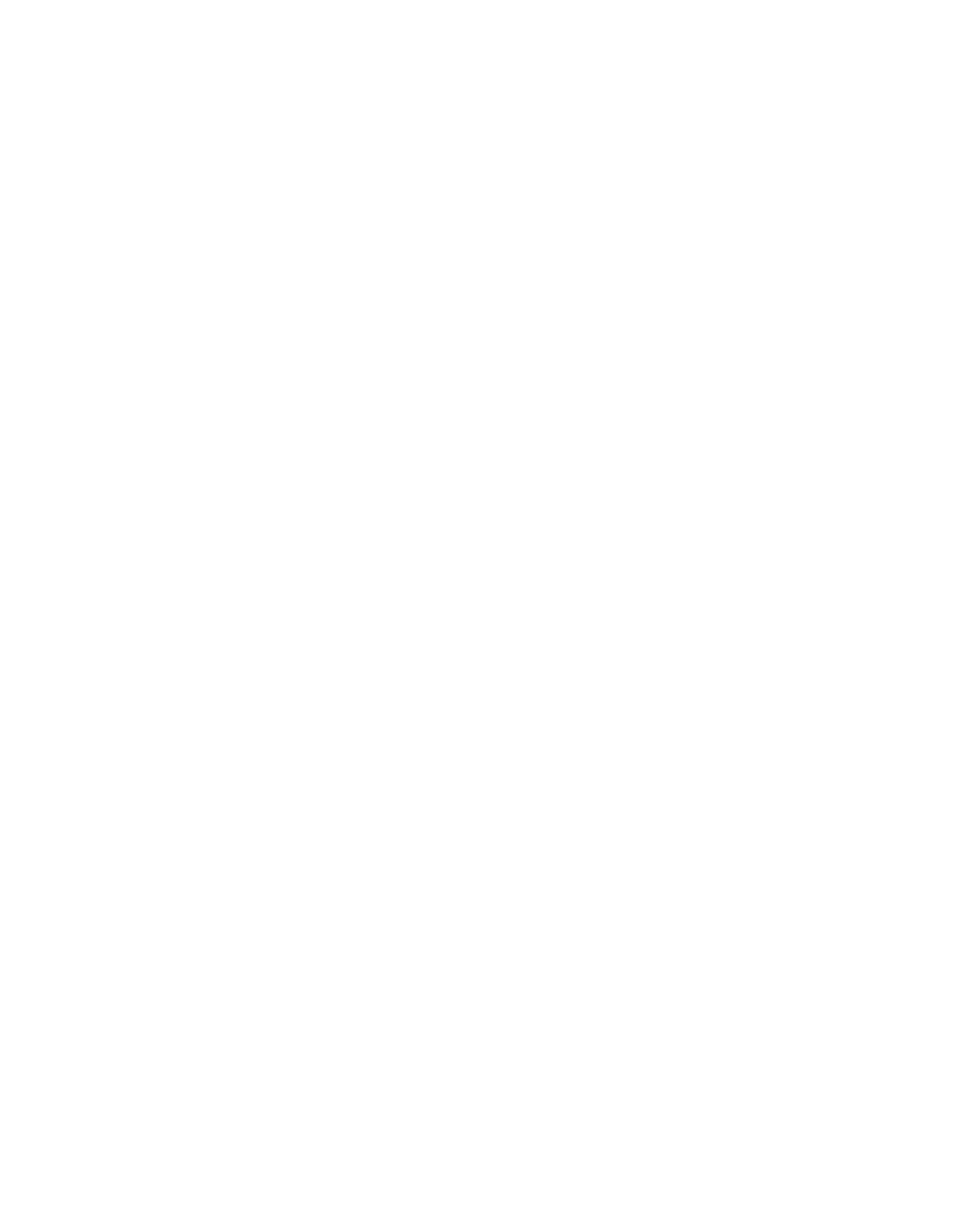

|                                                                                                                                                                                                                                 | <b>Background</b>                                                                                                                                                                                                                                                                                                                                                                                                                               |
|---------------------------------------------------------------------------------------------------------------------------------------------------------------------------------------------------------------------------------|-------------------------------------------------------------------------------------------------------------------------------------------------------------------------------------------------------------------------------------------------------------------------------------------------------------------------------------------------------------------------------------------------------------------------------------------------|
| What is the name of the PEL document and other identifying project<br>information (e.g. sub-account or STIP numbers)?                                                                                                           | Wyoming Highways 22 and 390 Planning and Environmental Linkages Study<br><b>Teton County</b><br>WyDOT Project Number B129086                                                                                                                                                                                                                                                                                                                    |
| Provide a brief chronology of the planning activities (PEL study) including<br>the year(s) the studies were conducted.                                                                                                          | Study Period: June 2012 through Winter 2014<br>Summer 2012: Project Kick-off<br>October2012: Visioning Stakeholder Workshop and Public Open House<br>Fall 2012: Development of Purpose and Need<br>Winter 2012 - 2013: Development of Alternatives<br>Spring 2013: Evaluation of Alternatives<br>Summer 2013: Public Open Houses<br>Fall 2013: Recommended Alternatives and Project Prioritization<br>Winter 2013 - 2014 : Final Report         |
| Provide a description of the existing transportation corridor, including<br>project limits, modes, number of lanes, shoulder, access control and<br>surrounding environment (urban vs. rural, residential vs. commercial, etc.) | The Wyoming State Highway 22 (WYO 22) and Wyoming State Highway 390 (WYO<br>390) roadway corridors connect the Town of Jackson with the Jackson Hole Ski<br>Resort at Teton Village and with the community of Wilson in southern Teton County,<br>Wyoming.<br>See Section 1.3 for a description of the corridor characteristics.                                                                                                                |
| Who was the sponsor of the PEL study? (DOT, Local Agency, Other)                                                                                                                                                                | FHWA and WYDOT                                                                                                                                                                                                                                                                                                                                                                                                                                  |
| Who was included on the study team (Name and title of agency<br>representatives, consultants, etc.)?                                                                                                                            | FHWA:<br>Jeff Purdy, Planning and Right-of-Way Program Manager<br>Randy Strang, Environmental Program Engineer<br>WYDOT:<br>Jeff Brown, Assistant State Traffic Engineer<br>John Eddins, District Engineer<br>Bob Hammond, Resident Engineer<br>Stephanie Harsha, District 3 Public Relations Specialist<br>Kevin Powell, Environmental Manager<br><b>Ted Wells, District Construction Engineers</b><br>Mark Wingate, Systems Planning Engineer |
|                                                                                                                                                                                                                                 | Jacobs:<br>Jim Clarke, Project Manager<br>Chris Primus, Deputy Project Manager<br>Keith Borsheim, Transportation Planner<br>Patti Steinholtz, Environmental Planner                                                                                                                                                                                                                                                                             |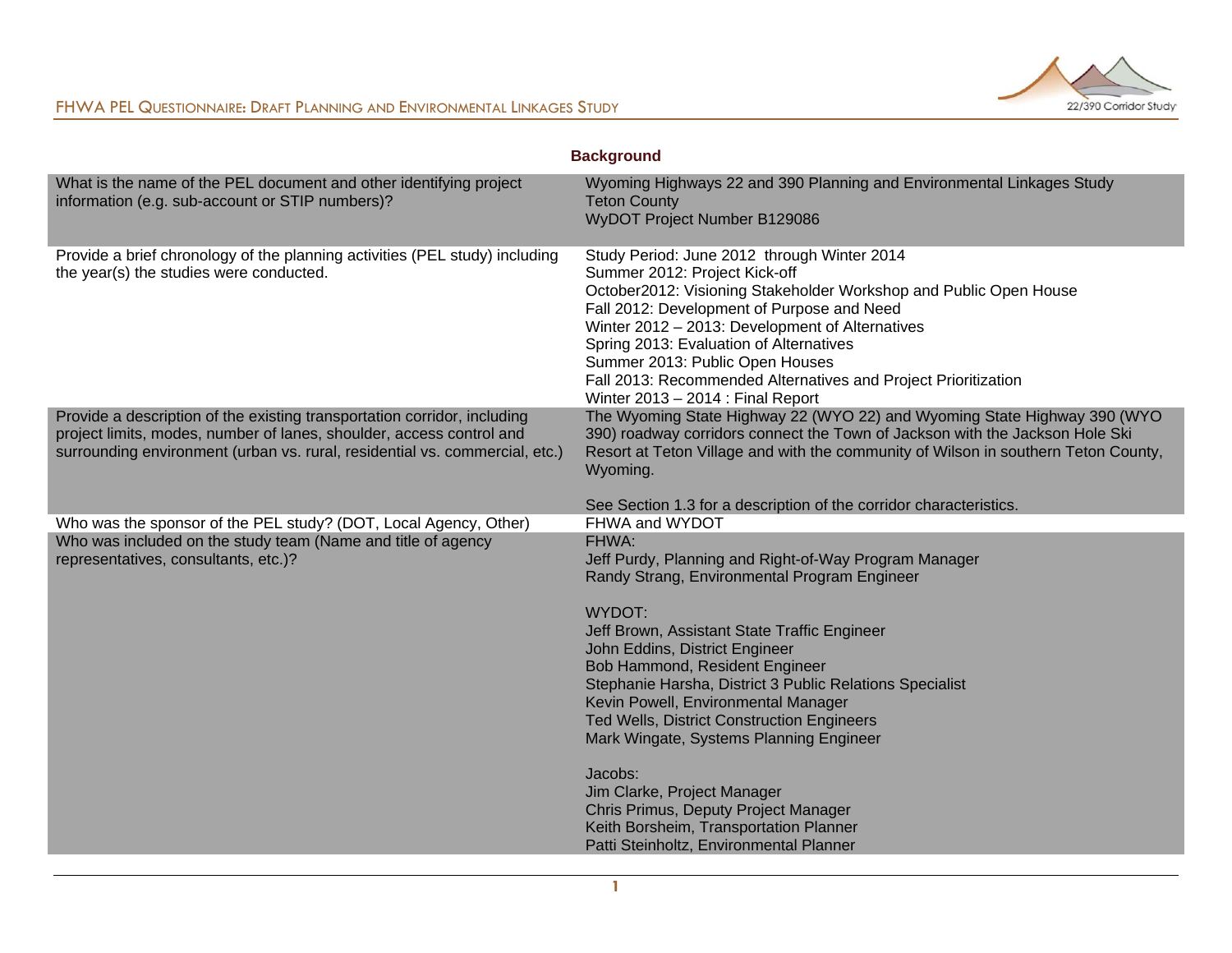

| Are there recent, current or near future planning studies or projects in the<br>vicinity? What is the relationship of this project to those studies/projects? | The context for studying the transportation needs and developing a vision for the<br>WYO 22 and 390 corridors occurs within the framework of other transportation plans,<br>studies, and projects within the study area. See Section 1.7 for a summary list of<br>these activities, and Chapter 6 for a list of references. |  |
|---------------------------------------------------------------------------------------------------------------------------------------------------------------|-----------------------------------------------------------------------------------------------------------------------------------------------------------------------------------------------------------------------------------------------------------------------------------------------------------------------------|--|
| <b>Methodology</b>                                                                                                                                            |                                                                                                                                                                                                                                                                                                                             |  |
| Did you use NEPA-like language? Why or why not?                                                                                                               | Yes; NEPA-like language was appropriate since the study team followed a NEPA-like<br>process for activities such as Scoping, Purpose and Need and Alternatives<br>development, and impact assessment. Use of NEPA terms also will facilitate use of<br>the PEL in future NEPA project(s) on the corridor.                   |  |
| What were the actual terms used and how did you define them? (Provide<br>examples or list)                                                                    | Example NEPA terms included:                                                                                                                                                                                                                                                                                                |  |
|                                                                                                                                                               | Logical Termini. The termini identified for the study represent rational starting and<br>stopping points for evaluating transportation improvements. In determining limits of<br>the study, the study team also considered end points that would provide sufficient<br>length to address corridor issues on a broad scope.  |  |
|                                                                                                                                                               | Purpose and Need. The Purpose and Need statement describes the transportation<br>needs that exist and the problems to be addressed. It serves as the basis for the<br>identification of reasonable alternatives.                                                                                                            |  |
|                                                                                                                                                               | No Action Alternative. The No Action Alternative includes reasonably foreseeable and<br>programmed projects near the study area.                                                                                                                                                                                            |  |
|                                                                                                                                                               | Public Involvement. The public and agency involvement program provided<br>opportunities for interested parties to participate in and contribute to the PEL study.<br>The intent was to solicit information, ideas, and opinions from the public and<br>agencies.                                                            |  |
|                                                                                                                                                               | Environmental Resources. Similar to many NEPA documents, this chapter describes<br>'Existing Conditions' for various resources to establish baseline conditions, and then<br>discusses 'Environmental Consequences' from study alternatives. .                                                                              |  |
|                                                                                                                                                               | Mitigation. Mitigation measures should seek to avoid, minimize, and mitigate adverse<br>environmental effects.                                                                                                                                                                                                              |  |
| How do you see these terms being used in NEPA documents?                                                                                                      | It is expected that these terms will be used in future NEPA projects in the corridor.<br>Minor modifications to the terms may be needed based on NEPA class of action or<br>other consideration.                                                                                                                            |  |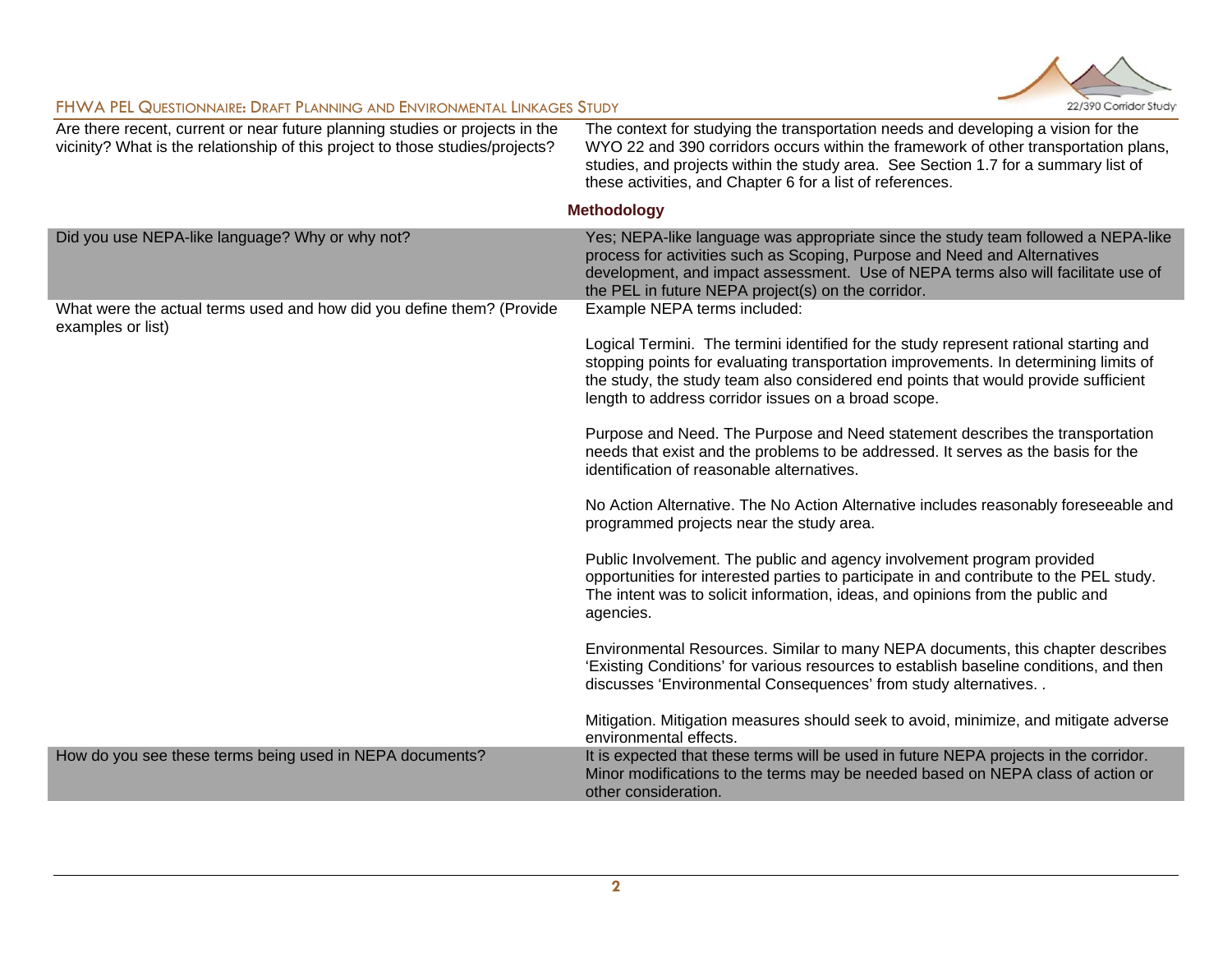

| What were the key steps and coordination points in the PEL decision-<br>making process? Who were the decision-makers and who else<br>participated in those key steps? For example, for the corridor vision, the<br>decision was made by CDOT and the local agency, with buy-in from<br>FHWA, the Corps, and USFWS.<br>How should the PEL information below be presented in NEPA? | The study team conducted an extensive public and agency involvement program to<br>provide opportunities for interested parties to participate in and contribute to the PEL<br>study. The intent was to solicit information, ideas, and opinions from the public and<br>agencies. See Chapter 4 for a summary and results of those efforts.<br>The Transportation Advisory Committee for southern Teton County served as a<br>significant stakeholder body for coordination on issues. The TAC is composed of staff<br>representatives from Teton County, the Town of Jackson, START, Jackson Hole<br>Community Pathways, and WYDOT.<br>This PEL completes the early planning stages for future NEPA projects.                                                                                                                   |  |
|----------------------------------------------------------------------------------------------------------------------------------------------------------------------------------------------------------------------------------------------------------------------------------------------------------------------------------------------------------------------------------|---------------------------------------------------------------------------------------------------------------------------------------------------------------------------------------------------------------------------------------------------------------------------------------------------------------------------------------------------------------------------------------------------------------------------------------------------------------------------------------------------------------------------------------------------------------------------------------------------------------------------------------------------------------------------------------------------------------------------------------------------------------------------------------------------------------------------------|--|
| <b>Agency Coordination</b>                                                                                                                                                                                                                                                                                                                                                       |                                                                                                                                                                                                                                                                                                                                                                                                                                                                                                                                                                                                                                                                                                                                                                                                                                 |  |
| Provide a synopsis of coordination with federal, tribal, state and local<br>environmental, regulatory and resource agencies. Describe their level of<br>participation and how you coordinated with them.                                                                                                                                                                         | At the onset of the study, WYDOT sent scoping letters to the following state and<br>federal agencies: Environmental Protection Agency, US Army Corps of Engineers,<br>US Fish and Wildlife Service, Bureau of Land Management, U.S. Forest Service,<br>National Park Service (Grand Teton National Park), Natural Resources Conservation<br>Service, Wyoming Game and Fish Department, Teton County Conservation District,<br>Wyoming Office of State Lands, Wyoming State Historic Preservation Office and<br>Wyoming Department of Environmental Quality. The purpose of these letters was to<br>conduct scoping, collect data, and obtain technical direction and input.<br>On March 8, 2013, an update was provided to the agencies regarding major<br>developments that had occurred since release of the scoping letters. |  |
| What transportation agencies (e.g. for adjacent jurisdictions) did you<br>coordinate with or were involved in the PEL study?                                                                                                                                                                                                                                                     | See Section 4.3.1 for details.<br>Transportation agencies were comprised of the Town of Jackson, Teton County,<br>START, Jackson Hole Community Pathways, and WYDOT. See Section 4.3 for a list<br>of all state and federal agencies that were involved.                                                                                                                                                                                                                                                                                                                                                                                                                                                                                                                                                                        |  |
| What steps will need to be taken with each agency during NEPA scoping?                                                                                                                                                                                                                                                                                                           | The agencies will be contacted at the initiation of a NEPA project on the corridor, with<br>a reference to their previous involvement on this PEL study. Steps to be taken with<br>the agencies will vary and depend on the potential resources and impacts from the<br>particular NEPA project. However, future steps during NEPA scoping likely will<br>include activities such as informal consultation with US Fish and Wildlife Service on<br>federally protected species, coordination with the Wyoming State Historic<br>Preservation Office on Areas of Potential Effect, and coordination with the National<br>Park on transportation and wildlife issues.                                                                                                                                                             |  |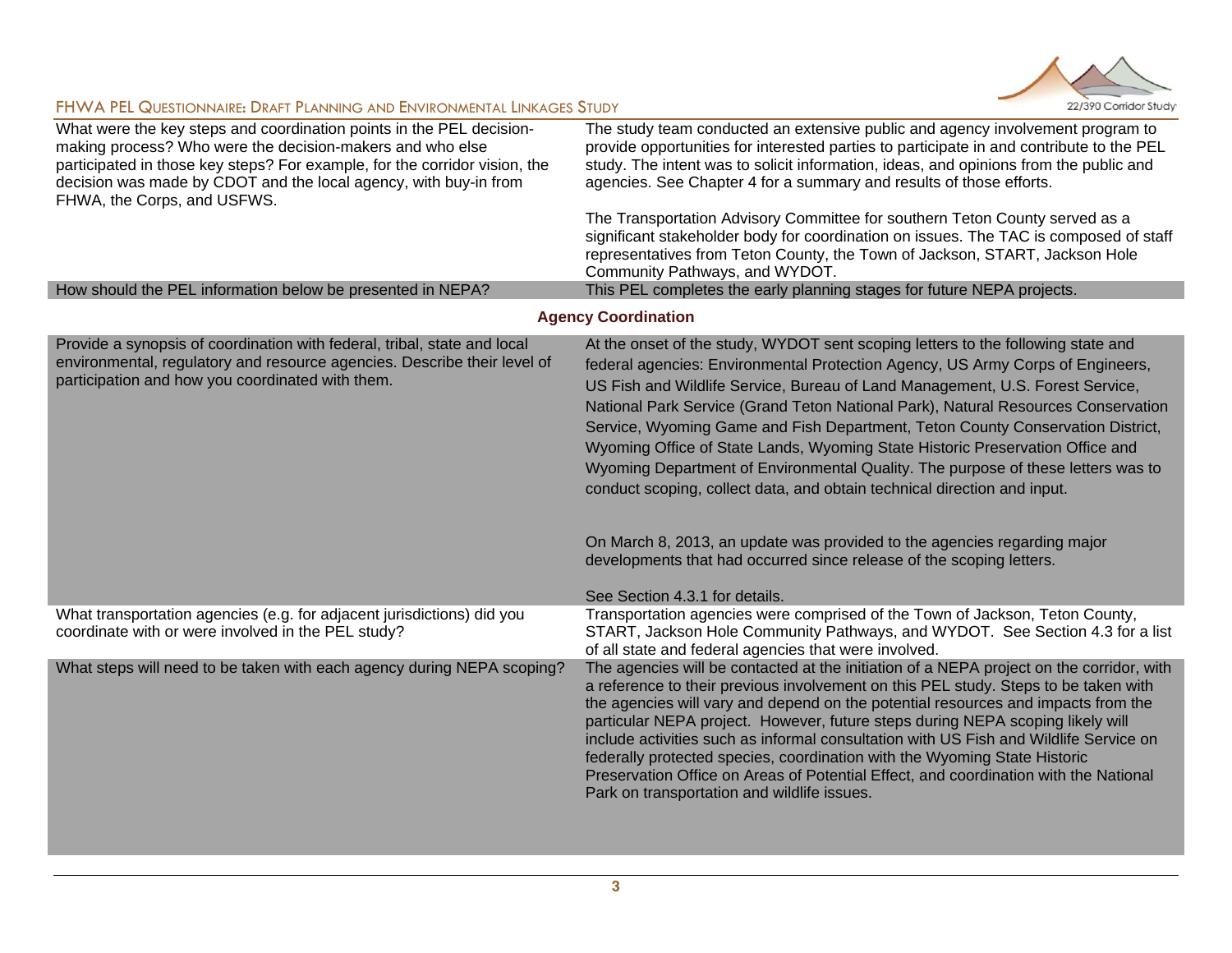

| <b>Public Coordination</b>                                                                                                                                                                   |                                                                                                                                                                                                                                                                                                                                                                                              |  |
|----------------------------------------------------------------------------------------------------------------------------------------------------------------------------------------------|----------------------------------------------------------------------------------------------------------------------------------------------------------------------------------------------------------------------------------------------------------------------------------------------------------------------------------------------------------------------------------------------|--|
| Provide a synopsis of your coordination efforts with the public and<br>stakeholders.                                                                                                         | WYDOT conducted an extensive public involvement program to provide opportunities<br>for interested parties to participate in and contribute to the PEL study. The intent was<br>to solicit information, ideas, and opinions from the public and stakeholders. See<br>Chapter 4 for a description of this engagement process.                                                                 |  |
|                                                                                                                                                                                              | <b>Corridor Vision/Purpose and Need</b>                                                                                                                                                                                                                                                                                                                                                      |  |
| What was the scope of the PEL study and the reason for doing it?                                                                                                                             | The project scope was to engage the stakeholders in a collaborative manner to<br>identify a long term vision for the WYO 22 and 390 corridors, and identifying projects<br>for initial phasing that are consistent with the long-term corridor goal.                                                                                                                                         |  |
| Provide the corridor vision, objectives, or purpose and need statement.                                                                                                                      | See Section 1.4 for the corridor vision statement, and Section 1.5 for the Purpose and<br>Need statement. Study goals are provided in Section 1.6.                                                                                                                                                                                                                                           |  |
| What steps will need to be taken during the NEPA process to make this a<br>project-level purpose and need statement?                                                                         | This Purpose and Need statement will provide the basis for future project-specific<br>Purpose and Need statements on the corridor, but these statements may need to be<br>tailored for the specific study area. Also, some data may need to be updated.                                                                                                                                      |  |
| Range of Alternatives Considered, Screening Criteria and Screening Process                                                                                                                   |                                                                                                                                                                                                                                                                                                                                                                                              |  |
| What types of alternatives were looked at? (Provide a one or two<br>sentence summary and reference document.)                                                                                | The study team developed a broad range of alternatives to address the purpose and<br>need. Current transportation problems of the WYO 22 and WYO 390 corridors within<br>the study area drove the development of these alternatives. The types of alternatives<br>included cross-sections, intersections, and multimodal alternatives. See Chapter 2<br>for the description of alternatives. |  |
| How did you select the screening criteria and screening process?                                                                                                                             | Through input gathered from the website, public comments, coordination with local<br>officials and stakeholders, previous studies, and local and regional plans, all with<br>input and approval from FHWA, WYDOT, and the TAC.                                                                                                                                                               |  |
| For alternative(s) that were screened out, briefly summarize the reasons<br>for eliminating the alternative(s). (During the initial screenings, this<br>generally will focus on fatal flaws) | Some alternatives were eliminated because of their lack of ability to meet the<br>identified Purpose and Need. Details regarding the elimination of alternatives are<br>provided in Chapter 2.                                                                                                                                                                                               |  |
| Which alternatives should be brought forward into NEPA and why?                                                                                                                              | The study recommended several alternatives for further detailed evaluation in future<br>NEPA project(s). See Section 2.6 for a summary of the recommended alternatives.                                                                                                                                                                                                                      |  |
| Did the public, stakeholders, and agencies have an opportunity to<br>comment during this process?                                                                                            | WYDOT conducted an extensive public involvement program to provide opportunities<br>for interested parties to participate in and contribute to the PEL study, including the<br>development and evaluation of alternatives. The intent was to solicit information,<br>ideas, and opinions from the public and stakeholders. See Chapter 4 for a<br>description of this engagement process.    |  |
| Were there unresolved issues with the public, stakeholders and/or<br>agencies?                                                                                                               | There are no major unresolved issues with the public, stakeholders, or agencies.<br>However, opposition from some stakeholders to several build alternatives (e.g.<br>highway widening to four lanes on Segment 1) likely will reemerge during future                                                                                                                                        |  |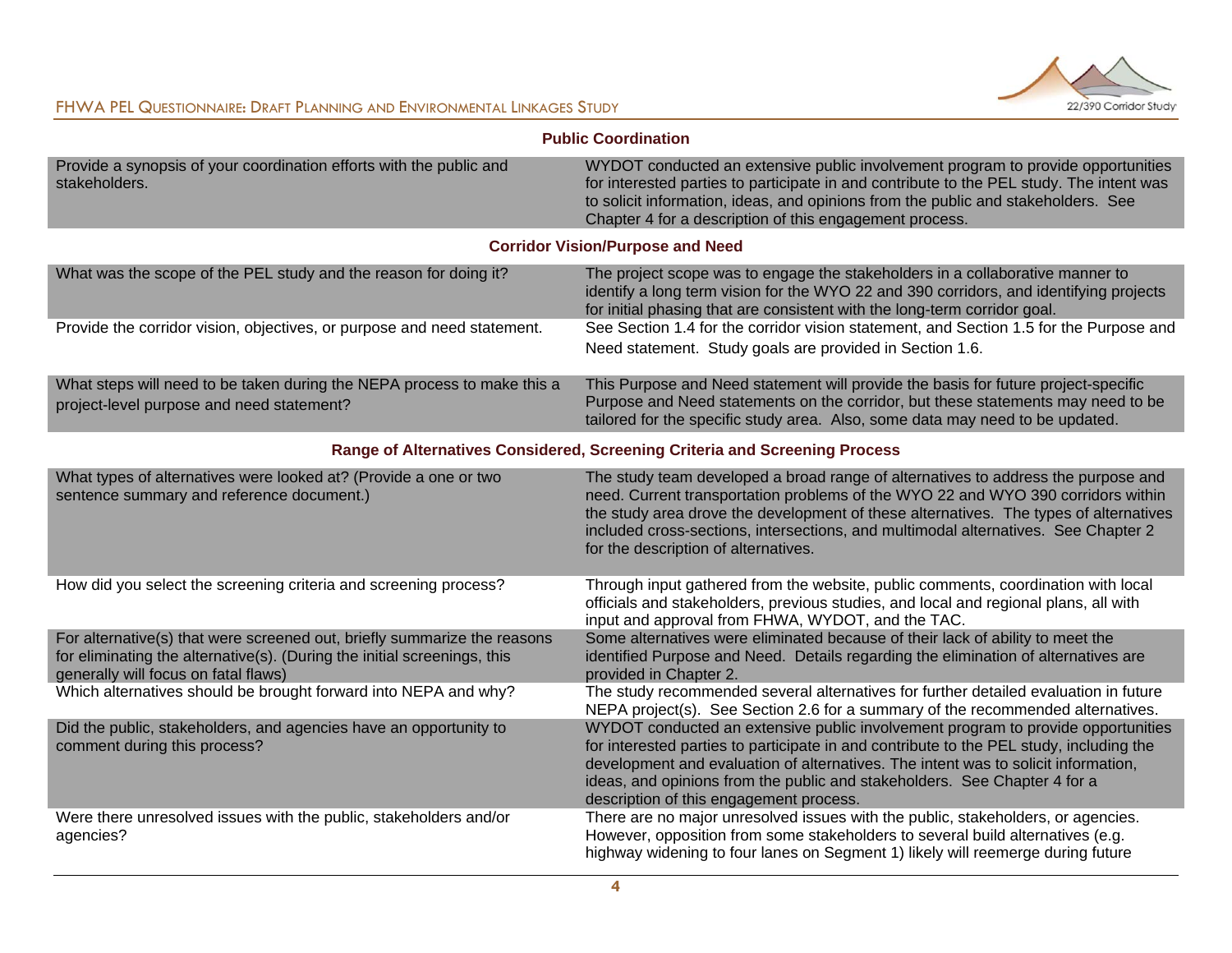

#### NEPA studies.

## **Planning Assumptions and Analytical Methods**

| What is the forecast year used in the PEL study?                                                                                                                                                  | 2035                                                                                                                                                                                                                                                                                                                                                                                                                                                                                                                                                                               |
|---------------------------------------------------------------------------------------------------------------------------------------------------------------------------------------------------|------------------------------------------------------------------------------------------------------------------------------------------------------------------------------------------------------------------------------------------------------------------------------------------------------------------------------------------------------------------------------------------------------------------------------------------------------------------------------------------------------------------------------------------------------------------------------------|
| What method was used for forecasting traffic volumes?                                                                                                                                             | See Section 3.5.1 for a description of the traffic forecasting process and method.                                                                                                                                                                                                                                                                                                                                                                                                                                                                                                 |
| Are the planning assumptions and the corridor vision/purpose and need<br>statement consistent with the long-range transportation plan?                                                            | WYO 22 is identified as a Regional Corridor and WYO 390 is identified as a Local<br>Corridor in the Statewide Long Range Transportation Plan. The corridor vision and<br>Purpose and Need statement are consistent with the planning factors identified in the<br>Long Range Transportation Plan.                                                                                                                                                                                                                                                                                  |
| What were the future year policy and/or data assumptions used in the<br>transportation planning process related to land use, economic<br>development, transportation costs and network expansion? | See Section 2.3.1 and 2.3.2 for a description of future transportation network<br>assumptions. Section 3.5.1 discusses future data assumptions regarding traffic<br>forecasting. See Section 3.2 for a discussion of future land use.                                                                                                                                                                                                                                                                                                                                              |
|                                                                                                                                                                                                   | <b>Resources</b>                                                                                                                                                                                                                                                                                                                                                                                                                                                                                                                                                                   |
| In the PEL study, at what level of detail was the resource reviewed and<br>what was the method of review?                                                                                         | Levels of detail for the study of environmental resources varied. Generally, resources<br>having the most potential to influence alternative development and evaluation were<br>evaluated in greater detail. These resources include wetlands, historic resources,<br>and Section 4(f) properties. The study did not evaluate some resources that likely<br>would not influence the screening of alternatives (see below).                                                                                                                                                         |
| Is this resource present in the area and what is the existing environmental                                                                                                                       | Chapter 3 provides details on evaluation methods for each resource studied.<br>Chapter 3 describes resources present in the study area and existing environmental                                                                                                                                                                                                                                                                                                                                                                                                                  |
| condition for this resource?                                                                                                                                                                      | conditions for each.                                                                                                                                                                                                                                                                                                                                                                                                                                                                                                                                                               |
| What are the issues that need to be considered during NEPA, including<br>potential resource impacts and potential mitigation requirements (if<br>known)?                                          | Issues to be considered during NEPA will depend on the future NEPA project being<br>initiated. For example, bridge replacement over the Snake River will present issues<br>related to wetlands and aquatic species that will not be a concern for future<br>intersection improvements at WYO 22 and Broadway.<br>In general, issues of concern along the corridor include:<br>wildlife and vehicle conflicts<br>wetlands<br>$\bullet$<br>historic properties<br>$\bullet$<br>Section 4(f) properties<br>access changes<br>business relocations at WYO 22 and Broadway intersection |
|                                                                                                                                                                                                   | Mitigation requirements will vary depending on impacts. However, compensatory<br>wetland mitigation may be needed for some future projects. Wildlife crossing<br>mitigation measures identified in the study will be needed and warrant further study.<br>Effects to historic properties may require mitigation.                                                                                                                                                                                                                                                                   |